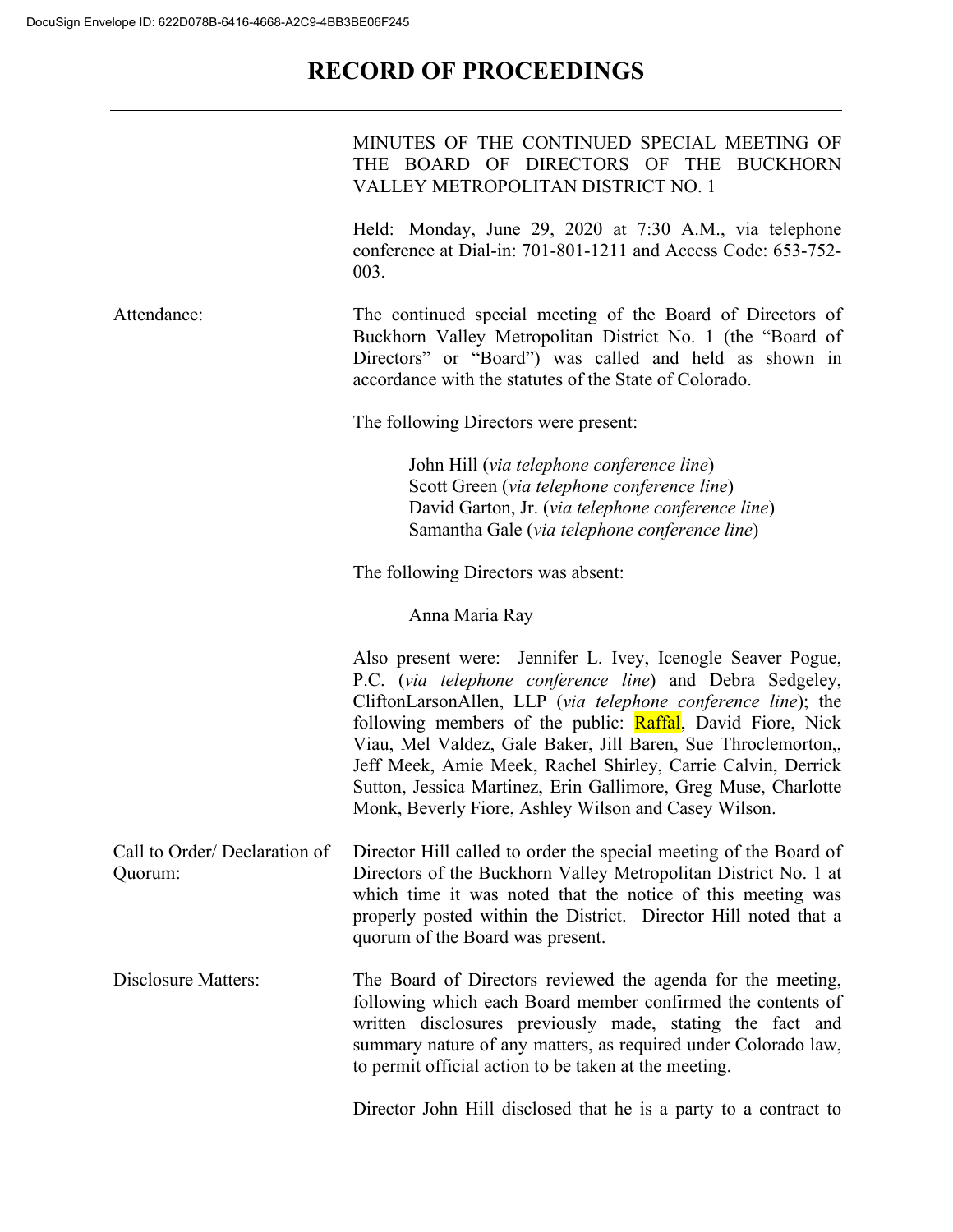purchase taxable property located within the boundaries of the Districts and a beneficiary of a potential profits interest from entities which own taxable property located within the boundaries of the Districts. He also disclosed that he may perform consulting services for Colorado Land Management, LLC, a role in which he carries out the execution of management and project development duties performed for the Districts by Colorado Land Management, LLC in its management contract with the Districts. He is employed on an at-will verbal consulting agreement, compensation for which varies from time to time and may be greater than \$100,000, and, in part, is derived from compensation for management services by and between Colorado Land Management, LLC and the Districts. In the performance of his duties, Director Hill may, from time to time, perform consulting services for parties which are investigating possible purchases, are purchasing or have purchased lands within the Districts. Such work is generally, but not always, performed on an at-will consulting basis, with compensation on a lump-sum, fixed fee or hourly basis, or may be based on a combination of these or some other basis as of yet undetermined. This disclosure is associated with approval of items on the agenda that may affect his interests.

Director Scott Green disclosed that he is a party to a contract to purchase taxable property located within the boundaries of the Districts. He further disclosed that he is the owner of Scott Green Excavating, Inc., a contractor which currently has contract(s) with the Districts to construct a roadway and ancillary improvements. These improvements are being paid for, in part, by the Districts, with funds from District No. 2's 2010 bond issue. Director Green also disclosed that the compensation to be paid in accordance with the contract(s) is in excess of \$600,000, and that he does not expect his position of Director to enhance his position or the position of Scott Green Excavating, Inc. either competitively or financially. This disclosure is associated with approval of items on the agenda that may affect his interests.

Director Samantha Gale disclosed that she owns property within the Districts. She also disclosed that she is related to Dave Garton, to whom the District is indebted to. This disclosure is associated with approval of items on the agenda that may affect her interests.

Director David Garton, Jr. disclosed that he he is a party to a contract to purchase taxable property located within the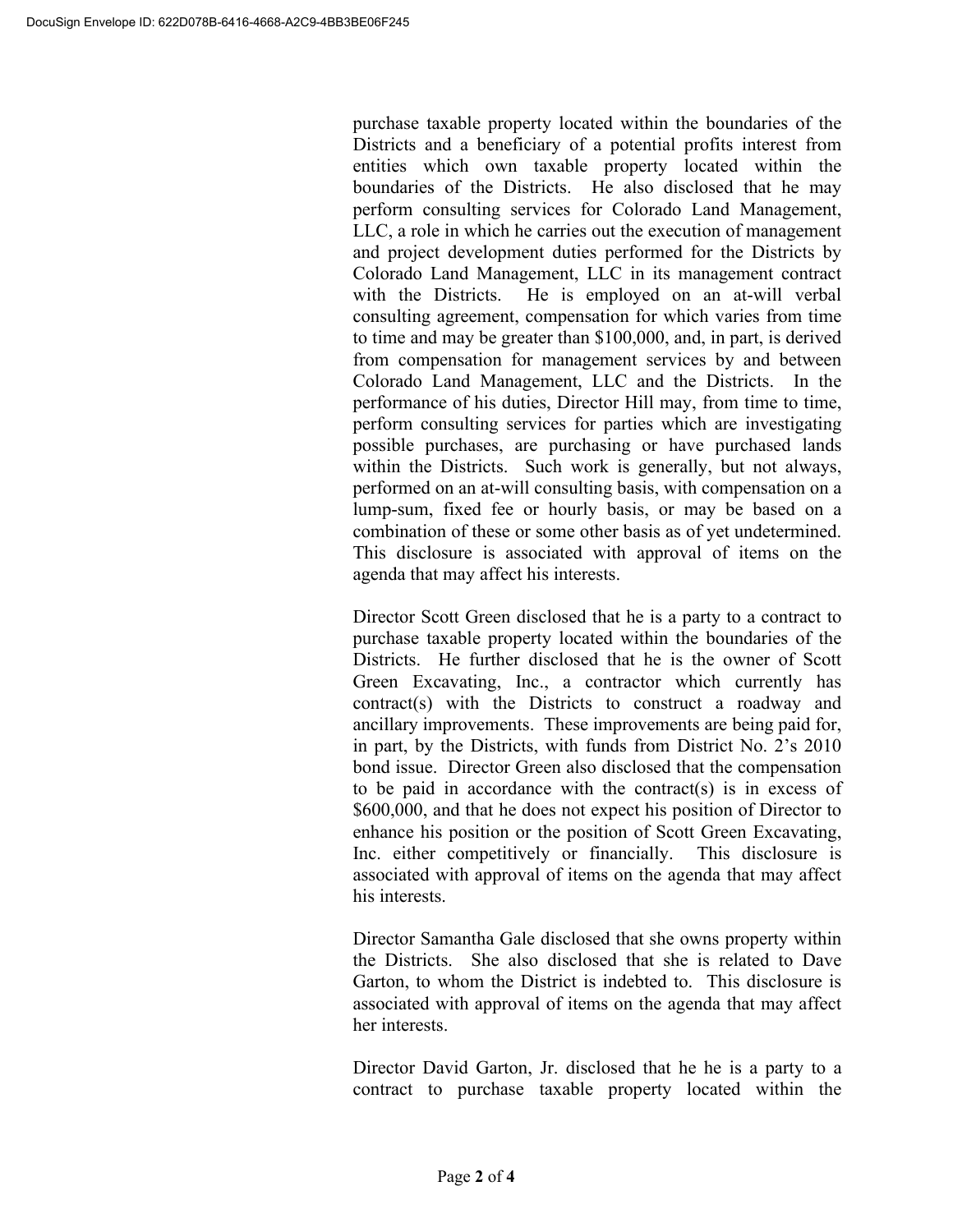boundaries of the Districts. He further disclosed that he is a member of the Board of Directors of the Buckhorn Valley Master Owners Association and is a member of the Board of Directors of the Single-Family Residences at Buckhorn Valley, Inc. This disclosure is associated with the approval of items on the agenda that may affect his interests.

Ms. Ivey advised that written disclosures of these interests were previously filed with the Secretary of State at least seventy-two hours prior to June 22, 2020 special meeting.

Ms. Sedgeley reviewed and discussed with the Board the proposed 2019 budget amendment. Upon motion of Director Green and second of Director Gale, the Board voted unanimously to re-open the continued public hearing on the proposed 2019 budget amendment. Ms. Gallimore thanked the Board for their time, answering questions from the public and asked the Board not to take action today so that more time could be taken to answer questions from the public. Ms. Gallimore requested that the meeting be rescheduled to allow more time for review of the proposed amendment and suggested that a work session be held the week of July  $6<sup>th</sup>$  with the District's auditor and accountant, a special town hall meeting be held the week of July 13th for future discussions about District issues, and that the public hearing on the 2019 budget amendment be delayed to the week of July 27<sup>th</sup>. Ms. Wilson thanked Ms. Gallimore for her work to bring the community together and requested that more information be provided regarding what additional repairs and maintenance were needed and asked for better notice of meetings. Mr. Wilson thanked the Board for the time this morning and stated that he has had problems getting responses from the bymetroboard $@g$ mail.com email address and inquired why the Board president is also the manager. Ms. Shirley inquired if CCIOA applies to metropolitan districts. Ms. Ivey explained that CCIOA does not apply to metropolitan districts and that the Special District Association's website and the Division of Local Government's website are excellent resources for the rules that apply to special districts. Ms. Meek stated that she also has had significant problems receiving responses from bymetroboard@gmail.com. Mr. Fiore thanked the Board for delaying the meeting last week, provided his background and experience with special districts, and stated that Mr. Hill has a conflict with this 2019 budget because his management company outspent the Board authorized expenditures and suggested that Ms. Gallimore's schedule be followed. Mr. Viau agreed with the sentiments of other members of the public and stated that

Financial Matters – Public Hearing on Proposed 2019 Budget Amendment/Consider Approval of Amended 2019 Budget: